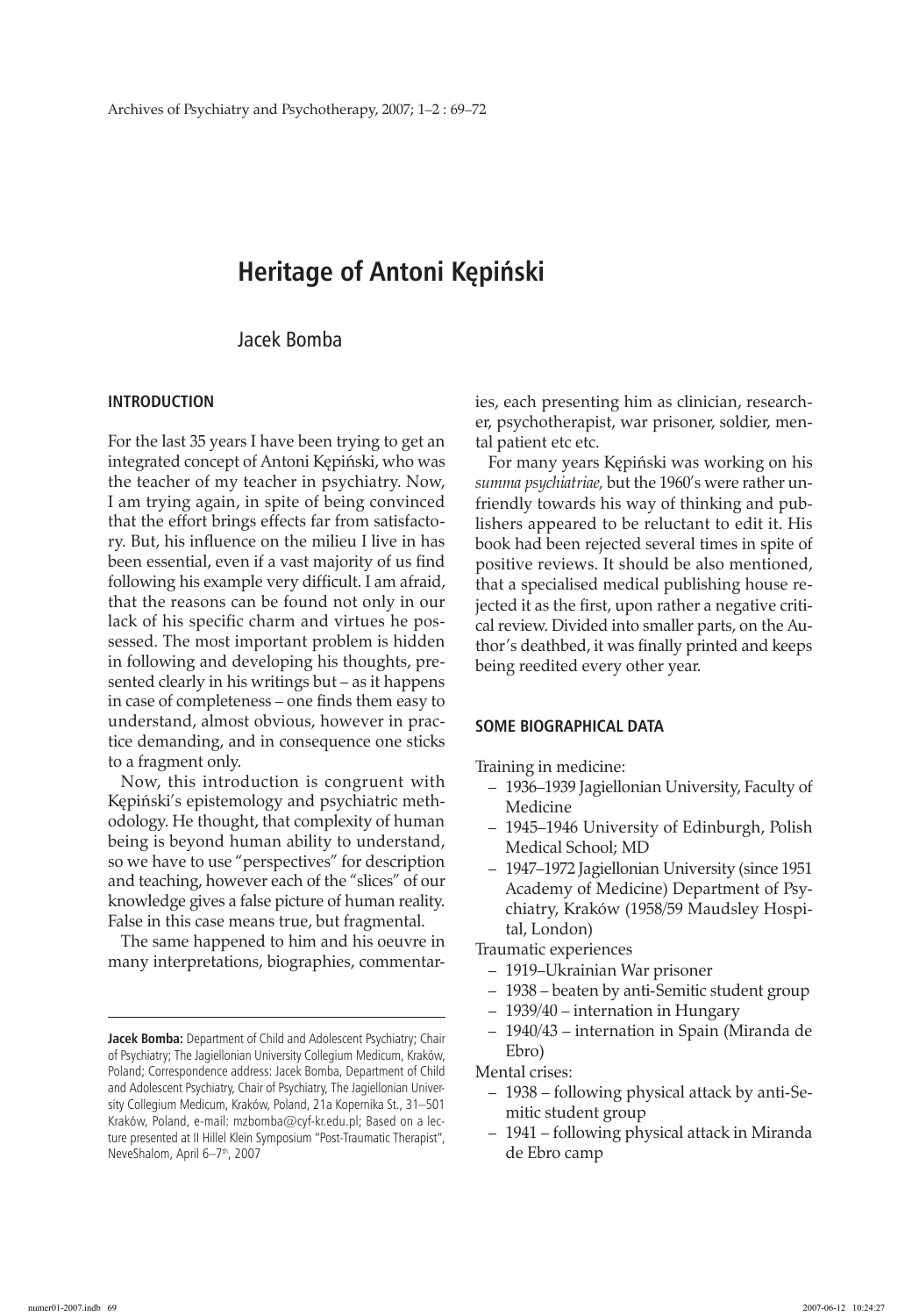Having on mind the main topic of this symposium I shall try to bring before you my understanding of Kępiński's thoughts, using a series of papers he published in *Przegląd Lekarski – Oświęcim* between 1962 and 1972. *Przegląd Lekarski* is a general medical monthly published by Krakowskie Towarzystwo Lekarskie. Since 1962 each January, on the anniversary of The Auschwitz Concentration Camp liberation Professor Józef Bogusz, (the Holocaust survivor himself) edited a special issue subtitled *Oświęcim.*  Kępiński had been on the editorial board of the Oświęcim Issue and contributed to each, until his death.

I am aware I skip his early studies and writings based on their results. In the 1950's there was only one scientific approach to mental health problems, namely the Soviet interpretation of Pavlov. Kępiński, as all psychiatrists in Poland was studying the skin electric resistance, in his case in people with dementia. Nevertheless he took from Pavlov, at that time, what at present forms the backbone of neuroscience. He went to London Institute of Psychiatry (Maudsley Hospital) in 1958/59 where he extended his training under supervision of dr Salo Tischler, a psychoanalyst, but after coming back he introduced at his unit therapeutic community and group psychotherapy, rather then individual analytical therapy. Psychoanalytical therapy, according to him, is dangerous especially when used by therapists who had not gone through their own training analysis. Offers, he thought, convincing and charming way of explanation of human being and his/her problems, quite often congruent in terms of theory, but closer to inner problems of therapists then his/her patient.

Antoni Kępiński. The Auschwitz papers first published in *Przegląd Lekarski-Oświęcim*

- 1962 *Psychopathology of Übermenschen,* (with M.Orwid)
- 1964 *The Auschwitz reflections.*
- 1965 *Anus Mundi.*
- 1966 *Nightmare.*
- 1967 *Psychopathology of power.*
- 1968 *The Ramp. Psychopathology of decision*.
- 1970 *KZ Syndrom*.
- 1972 *Dulce et decorum*
- 1972 *Genocide crimes*.

They were basically based on the research programme Antoni Kępiński had initiated in 1959 and carried on with the team: Maria Orwid, Roman Leśniak, Jan Mitarski, Adam Szymusik and Aleksander Teutsch.

I would like to turn your attention to several problems Kępiński deals with in the paper, written in co-operation with Maria Orwid, based on a book Höss had written while in prison in Poland.

First he points out, that family milieu, ways of upbringing, values transmitted in parents-child relations have formative influence on personality development.

Second, a concept of mental break-down, presenting it as a message calling for change in lifestyle.

Third we can find a directly presented opinion, that the atrocities of Auschwitz were performed by "everymen". Unimaginable evil can be made by everybody.

And on hypothesis, that full submission to ideology makes everybody a robot devoted to achieve the goals ideology indicates. Inner freedom is precondition for individual moral selfassessment.

"Höss reaction for imprisonment ... can be explained in different ways. [...] as consequence of isolation and monotony of life in prison. It can be also seen ... a warning that our life does not go in a proper way, according to the laws of human development. Similarly to a pain being a warning of a danger for the organism. It is very rare for a human being to develop all his potentials, part of them stays suppressed unable to be developed. Sometimes, in exceptional conditions, requiring extraordinary effort, the real worth of the person reveals. In chaotic and turbulent way these all 'energies' not used till now, appear in the acute stage of psychosis." [1]

"Man perceives the surrounding world in context of his influence on it. Even neurone is constructed in the same way, its perception is inseparable from its activity.[…] The structure of the nervous system determines limits of cognitive abilities of a living creature within the limits of its activity." [2].

The idea is developed and discussed in the next paper [3]*,* as well as idea of importance of responsibility feelings.

And that, that one can loose feelings of guilt, but this does not make him responsibility – free.

"In a «mechanical» society feeling of responsibility, crucial for human development is lost,

Archives of Psychiatry and Psychotherapy, 2007; 1–2 : 69–72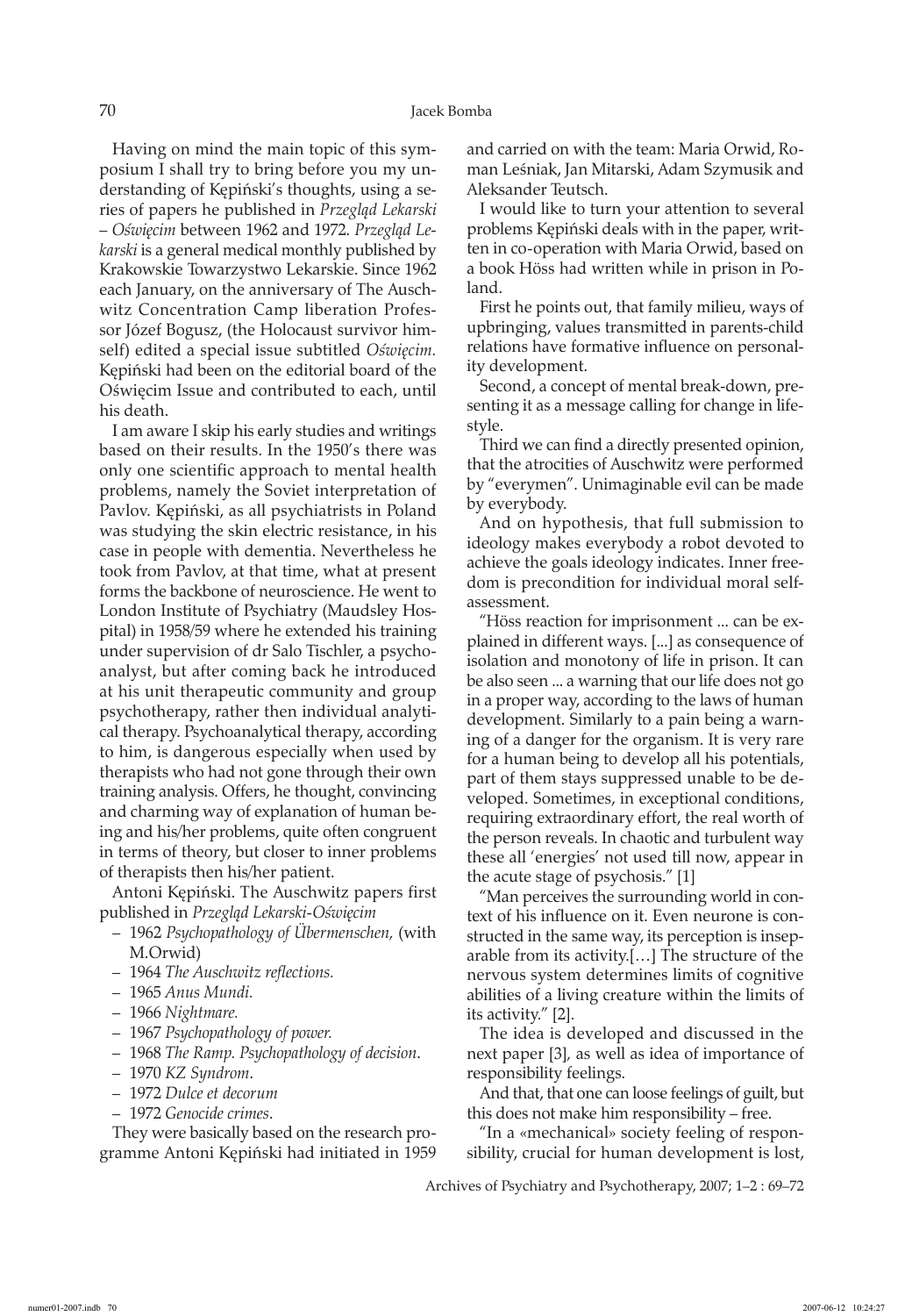[…] one becomes a robot. Feelings of guilt due to committed crimes decrease or disappear completely. .. The lack of feelings of guilt however does not cancel responsibility. *Nolens-volens* one has to be responsible for becoming a robot." [2].

"Mechanical" society serves here as a metaphor for totalitarian society. He writes about responsibility of those Nazis who organised and run Auschwitz; his reflection stays valid in regard to the whole Nazi system, but also to every system which postpones human values.

"Anus mundi", an expression […] as one could presume, was expressing terror and repulsion … but from the other side rationalising existence of the camp as necessary to clean the world '*katharsis'.* In Nazi concept besides the direct political and economical task of effective and inexpensive extermination of enemy, death camps had also deeper goal; this was cleaning the Germanic race … The far vision was the world of beautiful, strong, healthy people, the world with no place for ill, disabled, mentally abnormal, contaminated with Jewish or Gipsy blood." [3].

One should keep in mind, that two decades after the end of the II WW the question: "How the horror of extermination could happen?" still was nor only without any answer, but also important and personal. Survivors and witnesses were the majority in population. Kępiński rejects presumptions present in classical and analytical psychology namely these concerning basic aggressive drive, or in traditional psychopathology – such as psychopathy, sociopathy or moral insanity. He tries to show that origins of "goodness" and "evil" are the same. We are keen to accept explanations, which offers a less painful picture of the surrounding world.

"Ability to transform the surrounding world, one can regard as specifically a human feature, contains the largest span of human nature contradictions. This ability gives birth to heroism, dedication, arts, science, but also cruelty, abuse and killing. To change the shape of the world wars are carried on, people are victimized in camps and prisons. What does not fit to the structure to be enforced, becomes strange and hostile, and as such has to be destroyed." [3].

His conclusion points out, that destruction of the other, and "otherness" is defined by ideology, inevitably leads to killing, just in consequence of the ability to transform environment.

"Similarly, on an incomparably higher level one can encounter in human life, dominated by an idea, strange at the beginning, but with time ones own. One does not see anything besides, is ready to sacrifice the life – ones own and other people (usually other's is easier to sacrifice). [...] One loses own identity; thoughts, feelings, doings are no longer expression of his own personality, but a reflection of the structure accepted from outside. […] People overcome by the same idea become identical as twins; social differentiation diminishes, but effectiveness (understood as aiming the same tasks, postponing everything else) increases. Human being who has not a stigma of the same idea, in consequence, becomes an obstruction in its realisation, enemy, obstructing thing, and has to be eliminated." [3].

Kępiński uses, as metaphor, a biological model of viral intervention into DNA structure of bacteria: ideology contaminates, and builds in not only criteria for "otherness" but also simple criteria of "sameness".

What is especially appealing (to me, at least) is a process of loosing individual characteristics, identity formation on a tendency to identify with something external rather, than based on individual experience and internal continuous sameness.

"People who were obstruction, a thing sentenced for extermination, eliminated from the way to a new world, had accepted their fate in a different way. Some had no time to get out from the shock of the sudden placement in the hell of the concentration camp before their life came to end. Others welcomed death with fatalistic conviction of the inevitable. Yet others wanted to survive at every price. And as in extermination camp, as a rule, convenient arrangement was accessible for those only who killed, and those who were the masters, then some tended to take the forms of their oppressors. […]Nevertheless – […] survival required, to some extend, overcoming overwhelming law to stay alive at all costs. Those who stayed within this law totally, were losing their humanity, and with this, often a chance for survival. Among human characteristics important for survival was the inner ability to oppose the external, reality; creation of alternative world, dreams about future, memories of the past, or more realistic in friendship, helping others, organizing 'alternative life', other then camp-life." [4]

Archives of Psychiatry and Psychotherapy, 2007; 1–2 : 69–72